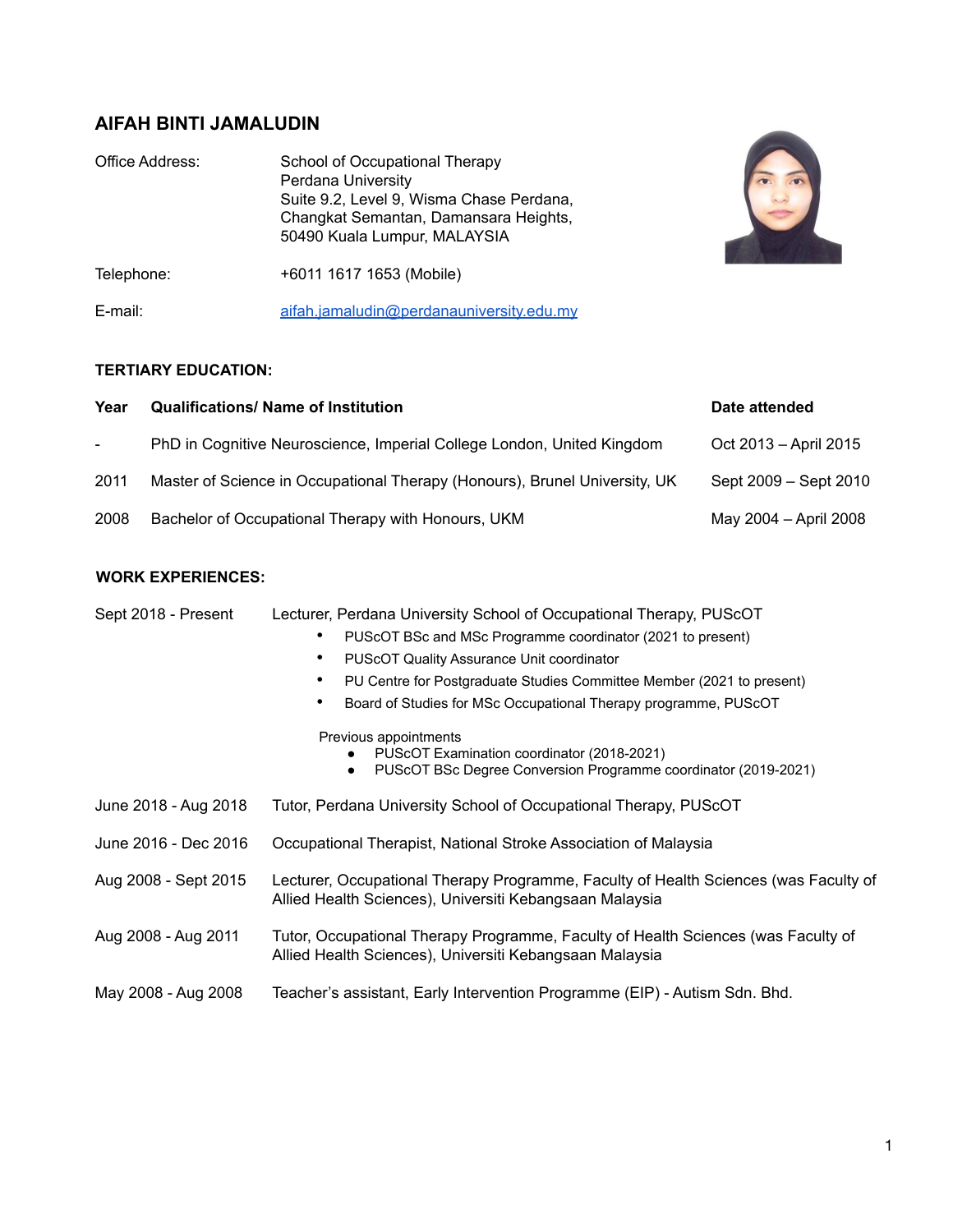## **CURRENT EXTERNAL APPOINTMENTS**

| 2021 - July 2022   | Scientific committee for Malaysian Occupational Therapists National<br>Conference 2022                                                                                              |
|--------------------|-------------------------------------------------------------------------------------------------------------------------------------------------------------------------------------|
| May 2021- present  | Reviewer for Pakistan Journal of Rehabilitation, Ziauddin College of<br>Rehabilitation Sciences, Pakistan                                                                           |
| 2021 - 2023        | Exco for Research, Malaysian Occupational Therapy Association                                                                                                                       |
| Nov 2020 - present | Appointed as a Panel of Expert in Pro-term Sub-committee for Qualifications<br>Assessment of Occupational Therapy Profession, Malaysian Allied Health<br><b>Professions Council</b> |

#### **PREVIOUS EXTERNAL APPOINTMENTS**

| 2019 - 2021     | Appointed as Panel Assessor for OT-Malaysia Research Foundation Grant<br>Award 2019-2021                                                                                                  |
|-----------------|-------------------------------------------------------------------------------------------------------------------------------------------------------------------------------------------|
| Sept - Oct 2018 | Appointed as one of the Panel of Experts for National Occupational Skills<br>Standard (NOSS) Module Development for Equine Services (Phase 1-3),<br>Ministry of Human Resources, Malaysia |

#### **INVITED SPEAKER**

| 27th Nov 2021   | Invited to speak on "Keeping Up with Occupational Therapy Literature", -<br>Continuous OT Education Series, Malaysian Occupational Therapy Association                                                                                      |
|-----------------|---------------------------------------------------------------------------------------------------------------------------------------------------------------------------------------------------------------------------------------------|
| 16th Nov 2021   | Invited as a forum panellist entitled "Teaching, Learning and Professional<br>Development", Occupational Therapy Pre-conference, Perdana International<br>Conference (PIC)                                                                  |
| 21st April 2021 | Invited to speak on how to manage a family despite being diagnosed as having<br>mental illness - "Disahkan pesakit mental: Bagaimana menguruskan keluarga?<br>Live TV Programme - Selamat Pagi Malaysia, Radio Televisyen Malaysia<br>(RTM) |
| 27th Sept 2019  | Invited to speak on "Updates on Occupational Therapy for Executive<br>Dysfunctions", Occupational Therapy Department, Hospital Putrajaya                                                                                                    |

## **Conferences/Proceedings/Presentations**

- 1. Jody LJE, Aifah, J, & Nathan V., Dhashmini T. 2022. Malaysians' view on road safety requirements for older drivers. Accepted for Poster Presentation, WFOT Congress August 2022.
- 2. Fatin Maisarah MF, & Aifah J. 2021. Psychological distress symptoms among young adults in Malaysia and their help-seeking attitude and intention. Poster Presentation, Perdana International Conference 2021, 17-18th November 2021.
- 3. Jenyfer B, Sangeeta KS, Aifah J, & Shasvine VS. 2021. The impact of mental health amongst the working adults in Malaysia during Covid-19. Poster Presentation, Perdana International Conference 2021, 17-18th November 2021.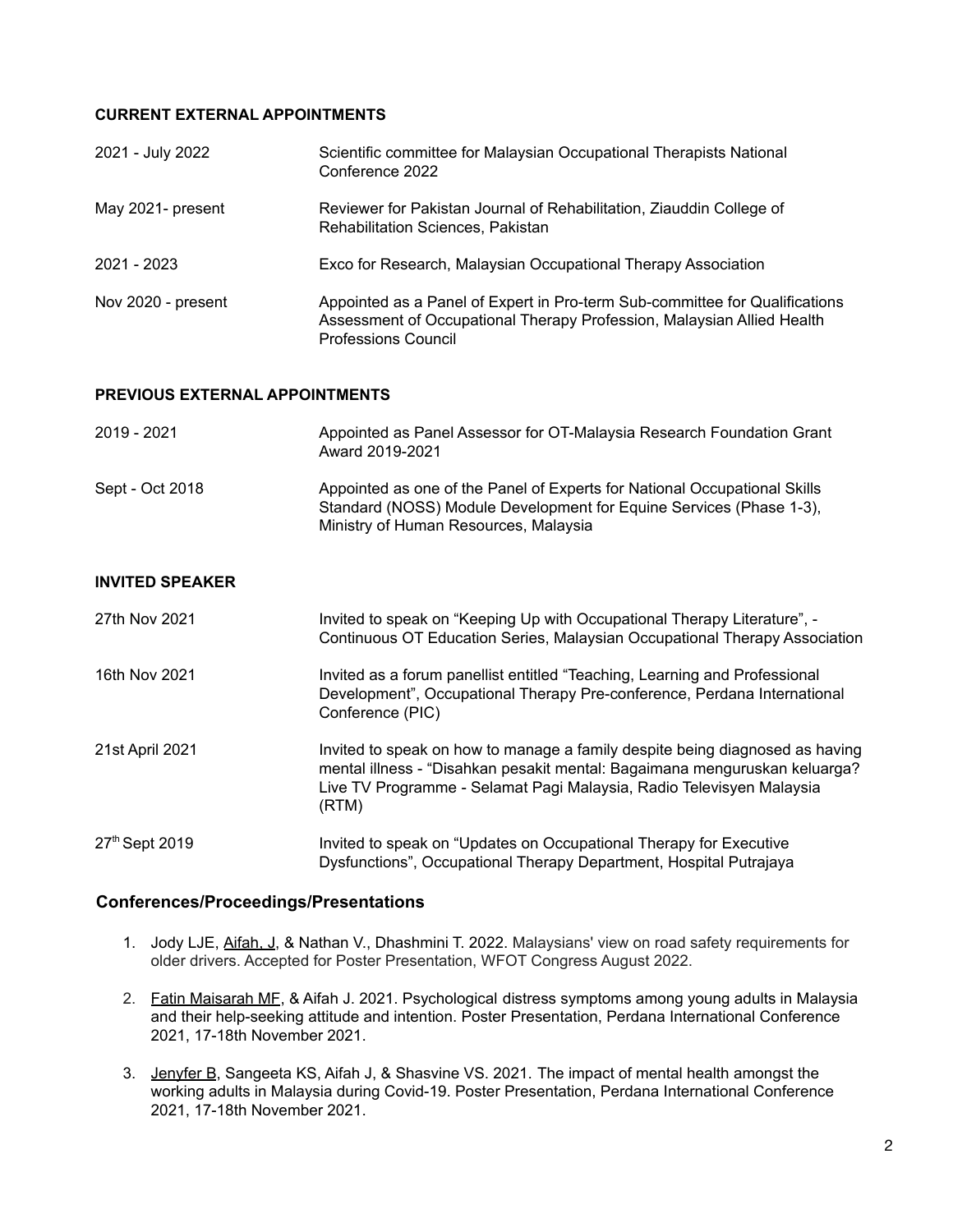- 4. Chan Su Key, Nathan Vytialingam, Sangeeta Kaur, & Aifah Jamaludin. 2021. Body image dissatisfaction and self esteem among youth in Malaysia. Poster Presentation, Perdana International Conference 2021, 17-18th November 2021.
- 5. Tashvinder KAS, Erna Faryza MP, Aifah J, Nathan V & Dhashmini T. 2021. Attitudes of the younger generation towards older adults in Malaysia. Oral Presentation, Perdana International Conference 2021, 17-18th November 2021.
- 6. Aminath, SZ, Aifah, J., & Nazmul, MHM. 2021. Knowledge and attitude towards occupational therapy among healthcare professionals in the Maldives. Oral Presentation, Malaysia Occupational Therapy National Conference, April 2021.
- 7. Tashvinderjitt, K, Erna Faryza, MP, Aifah, J, & Nathan, V. 2019. Attitudes of the young generation towards older adults in Malaysia. Oral Presentation, Malaysia Occupational Therapy National Conference, April 2019.
- 8. Aifah, J. & Normah, C.D. 2008. Terapi carakerja secara client-centered di Kuala Lumpur: Penggunaan serta faktor-faktor penghalangnya. [Barriers and use of client-centered occupational therapy in Kuala Lumpur]. Poster presentation, SIHAT 2008 Proceeding, Faculty of Allied Health Sciences, UKM.

# **Research/Media Publications**

- 1. Aminath, SZ, Aifah, J, Nathan V, Rashid, MA & Nazmul, MHM. 2021. Knowledge and perceptions towards occupational therapy services among healthcare professionals in Maldives. Turkish Journal of Occupational Therapy; 32(3), 14702-14707.
- 2. Aminath Shimana Zahir, Aifah Jamaludin, Nazmul MHM. 2021. Knowledge and attitudes towards occupational therapy services in the pediatric setting among medical practitioners in Maldives, Journal of Clinical and Health Sciences, 6(2) Supplementary, S13.
- 3. Aifah Jamaludin. 2019. The importance of continuing rehabilitation at home. The Star, 26th April 2019. Retrieved from <https://www.star2.com/health/2019/05/30/continuing-rehabilitation-home/>
- 4. Jamaludin, A. & Harries, P. 2011. A systematic review on the effectiveness of weighting strategies for upper limb postural and intention tremor. Brunel University, Unpublished Master's dissertation.

#### **RESEARCH SUPERVISION**

| <b>Student Name</b>                         | Deg.       | <b>Thesis Title</b>                                                            | <b>Start</b><br>Date | End<br>Date | Role            |
|---------------------------------------------|------------|--------------------------------------------------------------------------------|----------------------|-------------|-----------------|
| Alia Atigah<br>Mahizan                      | <b>BSc</b> | Knowledge on mirror box therapy<br>among occupational therapist in<br>Malaysia | 2011                 | 2012        | Main supervisor |
| <b>Ruzzairien Ramli</b>                     | <b>BSc</b> | Attitude of occupational therapist<br>towards mirror box therapy               | 2011                 | 2012        | Main supervisor |
| Najihah Lokman                              | <b>BSc</b> | Practice of mirror box therapy among<br>occupational Therapists in Malaysia    | 2011                 | 2012        | Main supervisor |
| Tashvinderjitt<br>Kaur a/p<br>Gurmukh Singh | <b>BSc</b> | Attitude of the younger generation<br>towards older adults in Malaysia         | Jan 2018             | May 2019    | Co-supervisor   |
| Sia Yeong<br>Shyuan                         | <b>BSc</b> | Loneliness and Coping Strategies of<br>Senior Citizens in Klang Valley         | May 2019             | Jan 2020    | Main supervisor |